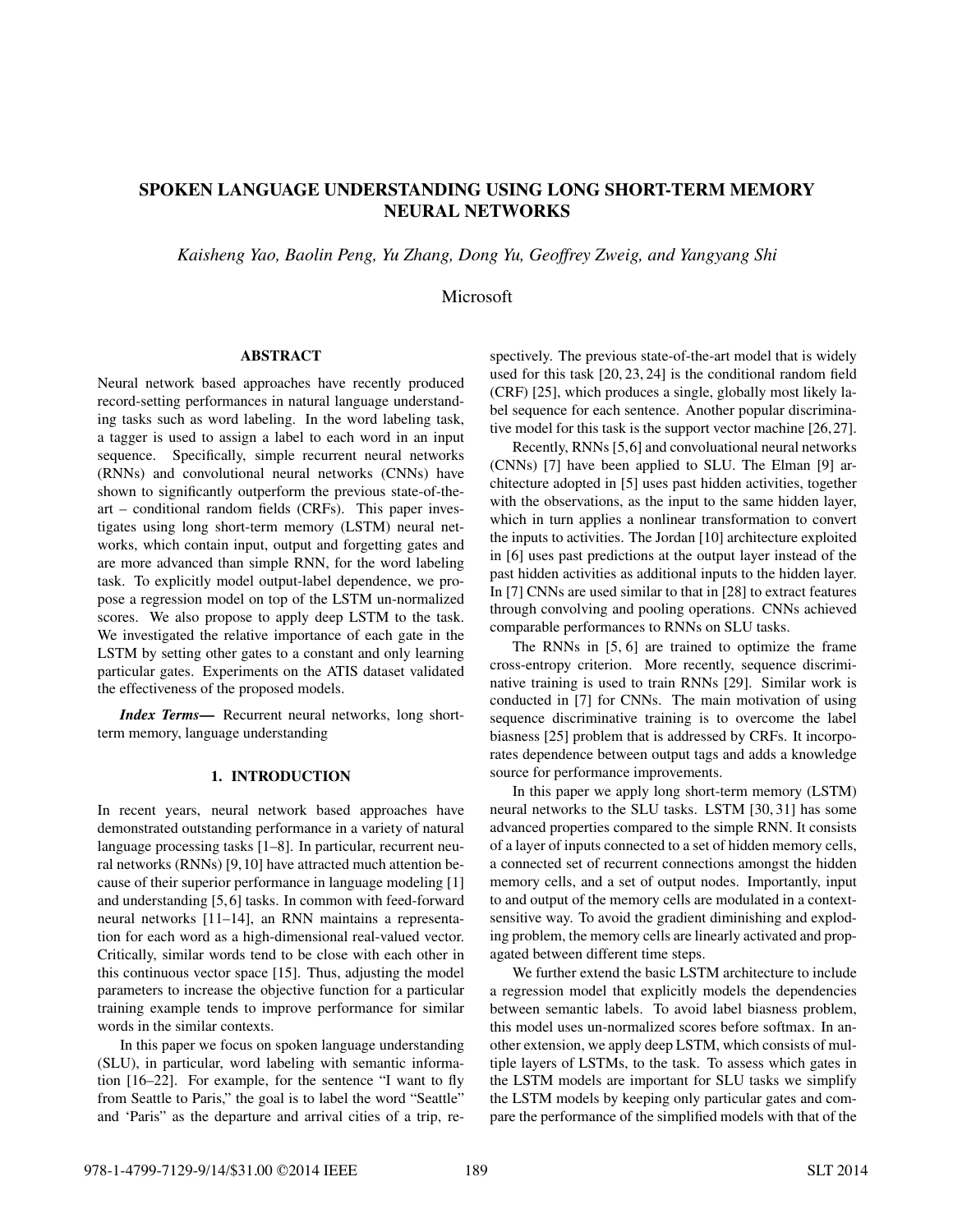complete LSTM.

### 2. RECURRENT NEURAL NETWORKS

# 2.1. LSTM

RNNs incorporate discrete-time dynamics. The long shortterm memory (LSTM) [30, 32] RNN has been shown to perform better at finding and exploiting long range dependencies in the data than the simple RNN [9, 10]. One difference from simple RNN is that the LSTM uses a *memory cell* with linear activation function to store information. Note that the gradient-based error propagation scales errors by the derivative of the unit's activation function times the weight that the forward signal weight through. Using linear activation functions allows the LSTM to preserve the value of errors because its derivative with regard to the error is one. This to some extent avoids the error exploding and diminishing problems as the linear memory cells maintains unscaled activation and error derivatives across arbitrary time lags.

We implemented the version of LSTM [33] described by the following composition function:

$$
i_t = \sigma(W_{xi}x_t + W_{hi}h_{t-1} + W_{ci}c_{t-1} + b_i), \tag{1}
$$

$$
f_t = \sigma(W_{xf}x_t + W_{hf}h_{t-1} + W_{cf}c_{t-1} + b_f),
$$
 (2)

$$
c_t = (3)
$$

$$
f_t \odot c_{t-1} + i_t \odot tanh(W_{xc}x_t + W_{hc}h_{t-1} + b_c),
$$

$$
o_t = \sigma(W_{xo}x_t + W_{ho}h_{t-1} + W_{co}c_t + b_o),
$$
  
\n
$$
h_t = o_t \odot tanh(c_t),
$$
\n(4)

where  $\sigma$  is the logistic sigmoid function. *i*, *f*, *o* and *c* are respectively the *input gate, forget gate, output gate*, and *memory cell activation* vectors, all of which have the same size as the hidden vector  $h. \odot$  denotes the element-wise product of the vectors. The weight matrices from the cell to gate vectors (e.g.,  $W_{ci}$ ) are diagonal, so element m in each gate vector only receives input from element  $m$  of the cell vector. However, the weight matrices from input, hidden, and outputs are not diagonal.

### 2.2. Output regression

For language understanding tasks, it is beneficial to incorporate dependency of output labels [29, 34]. For example, the maximum entropy feature in the RNNLM [34] uses word hashing of the past observations as additional input to the output layer. However, for SLU, there is no such word hashing that can be applied because the output layers generate predictions of the semantic tags for the input and these semantic tags are not observed. Yet, it is still beneficial to incorporate the past predictions as additional input to the output layer. The following model exploits LSTM outputs and performs regression on the predictions. Specifically, we adopted the



Fig. 1. Graphical structure of the LSTM and its moving average extension unrolled at time  $t - 1$  and  $t$ .  $x_t$ s represent inputs;  $p_t$ s are the excitations before softmax;  $y_t$ s are the activities after softmax;  $c_t$ s are the memory cell activities;  $f_t$ ,  $i_t$ , and  $o_t$  are forget, input, and output gate respectively; and  $h_t$  is the output from LSTM. Small dot node means element wise product. Bold arrows connect nodes with full matrices. Thin arrows connect nodes with diagonal matrices.

moving-average model plotted in Figure 1. For clarity, it is unrolled and includes two time instances  $t - 1$  and  $t$ .

Importantly, the dependence between output labels is modeled using the values before the softmax operation, which are not locally normalized, to avoid label biasness problem [25, 29]. This regression model can be described mathematically as

$$
p_t = W_{hp} h_t, \t\t(6)
$$

$$
q_t = \sum_{i=0}^{M} W_{pi} p_{t-i} + b_q, \tag{7}
$$

$$
y_t = softmax(q_t), \qquad (8)
$$

where the matrix  $W_{hp}$  transforms  $h_t$  into a vector that has the same dimension as the output  $y_t$ . Matrices  $W_{pi}$  are the regression matrices on the predictions  $p_{t-i}$  for  $i = \{0, \dots, M\}$  and M is the order of the moving average.  $W_{p0}$  is initialized to a diagonal matrix with diagonal components set to 1. For other  $W_{pi}$ s they are initialized to zero matrices.

We may also apply auto regression on the predictions. In this case, Eq. (7) is replaced with

$$
p_t = \sum_{i=1}^{M} W_{pi} p_{t-i} + W_{hp} h_t, \tag{9}
$$

$$
y_t = softmax(p_t + b_p), \t(10)
$$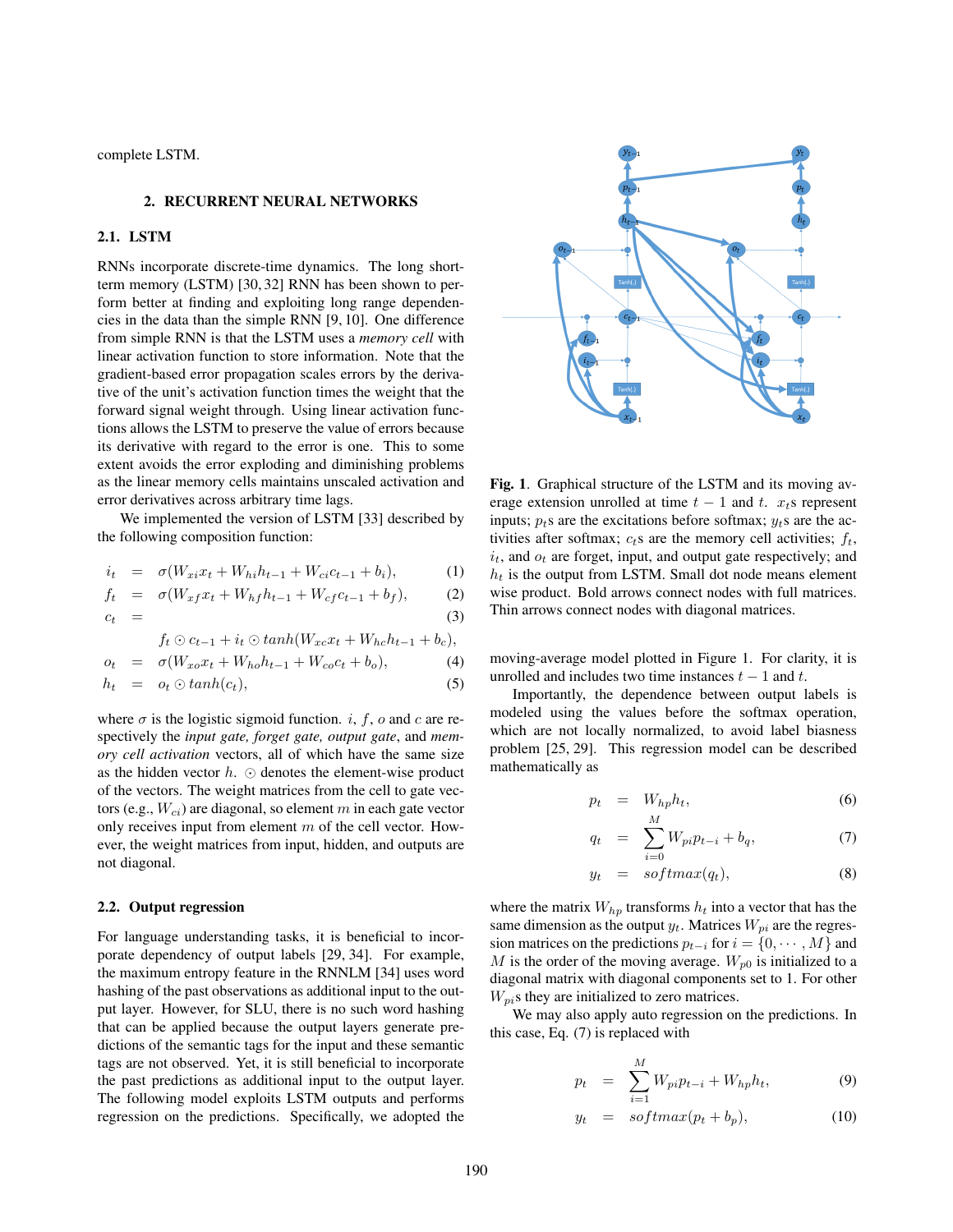where  $b_p$  is a bias vector.

Our initial experiments show that this extension reduces training entropy but doesn't result in improved F1 scores. In addition, the auto-regression model is not as easy to train as the moving average model, we therefore only consider the moving average model in this paper.

# 2.3. Deep LSTM

The deep LSTM is created by stacking multiple LSTMs on top of each other. The output sequence of the lower LSTM forms the input sequence for the upper LSTM. Specifically, input  $x_t$  of the upper LSTM takes  $h_t$  from the lower LSTM. A matrix is applied on the  $h_t$  to transform it to  $x_t$ ; the matrix can be constructed so that the lower and upper LSTMs have different hidden layer dimensions. This paper evaluates deep LSTMs with two layers.

# 2.4. LSTM simplification

The process in LSTM includes three gating functions. Each memory cell  $c_t$  has its net input modulated by the activity of an input gate, and has its output modulated by the activity of an output gate. These input and output gates provide a context-sensitive way to update the contents of a memory cell. The forget gate modulates amount of activation of memory cell kept from the previous time step, providing a method to quickly erase the contents of memory cells [35].

It is interesting to know which gating functions are important for SLU tasks. To answer this question, we simplify LSTM networks by activating only particular gates.

The simplest modification would ignore all gating functions. In this case, the memory cells accumulate a history of inputs without discarding past memories. Inputs to and outputs of the memory cells are not modulated. More advanced networks learn one of the gates and keep other gates fixed to one.

In the case of learning forget and input gates, the simplified model can be described as

$$
f_t = \sigma(W_{xf}x_t + W_{hf}h_{t-1} + W_{cf}c_{t-1} + b_f), \qquad (11)
$$

$$
i_t = \sigma(W_{xi}x_t + W_{hi}h_{t-1} + W_{ci}c_{t-1} + b_i), \tag{12}
$$

$$
c_t = (13)
$$

$$
f_t \odot c_{t-1} + i_t \odot \tanh(W_{xc}x_t + W_{hc}h_{t-1} + b_c),
$$
  
\n
$$
h_t = \tanh(c_t). \tag{14}
$$

The bias of the gates, e.g.,  $b_f$ , are tuned to have a large value initially to memorize past activations. If a large negative bias value is used instead, the memory cell will forget its past activities.

#### 2.5. Implementation details

We implemented the LSTM architectures using the computational network toolkit (CNTK) [36]. To support arbitrary recurrent neural networks, CNTK introduces a specific computation node that does delay operation. In this node, the forward computation does time-shift operation on input  $x_t$ as  $y_t = x_{t-n}$ , which is the past activity of its input at time  $t - n$ . The errors from its output are propagated backward as  $\delta x_{t-n}$  =  $\delta y_t$ . This delay node enables constructing dynamic networks with long context. CNTK includes other generic computation nodes such as times, element times, plus, tanh, and sigmoid. Each node implements its forward computation and error back-propagation.

To connect these nodes into a network, CNTK first runs an algorithm that detects strongly-connected-components [37] and represents these strongly connected components with their unique numbers. Since every directed graph is a directed acyclic graph (DAG) of its strongly connected components, we can use depth first search to arrange these components, together with other computation nodes, into a tree. Forward computation of the constructed tree followed the topological order of this DAG. If a node in a strongly-connectedcomponent is reached and is not yet computed, all the nodes in this strongly-connected-component are evaluated timesynchronously.

We use truncated back-propagation-through-time (BPTT) to update the model parameters [38]. The depth of BPTT is equivalent to the minibatch size. Therefore, a sentence is broken into several minibatches. For recurrent neural networks including simple RNNs and LSTMs, the activities of delay node is set to a default value only at the beginning of a sentence; its activities are carried over to the following minibatches. We also compute multiple sequences with the same length in parallel. This allows efficient computation in recurrent neural networks because multiple sentences can be processed simultaneously using matrix-matrix operations. In practice, using same-length sentences in batches reduces training time without sacrificing performances. We implemented both momentum- and AdaGrad-based [39] gradient update techniques. CNTK can run on both GPU and CPU. For SLU tasks, which are small, we run experiments on CPUs.

#### 3. EXPERIMENTS

#### 3.1. Dataset

We evaluated the standard LSTM and our extensions on the ATIS database [16, 23, 40]. We also include results of simple RNN and CNN for comparison. This dataset focuses on the air travel domain, and consists of audio recordings of people making travel reservations, and semantic interpretations of the sentences. In this database, the words in each sentence are labeled with their value with respect to certain seman-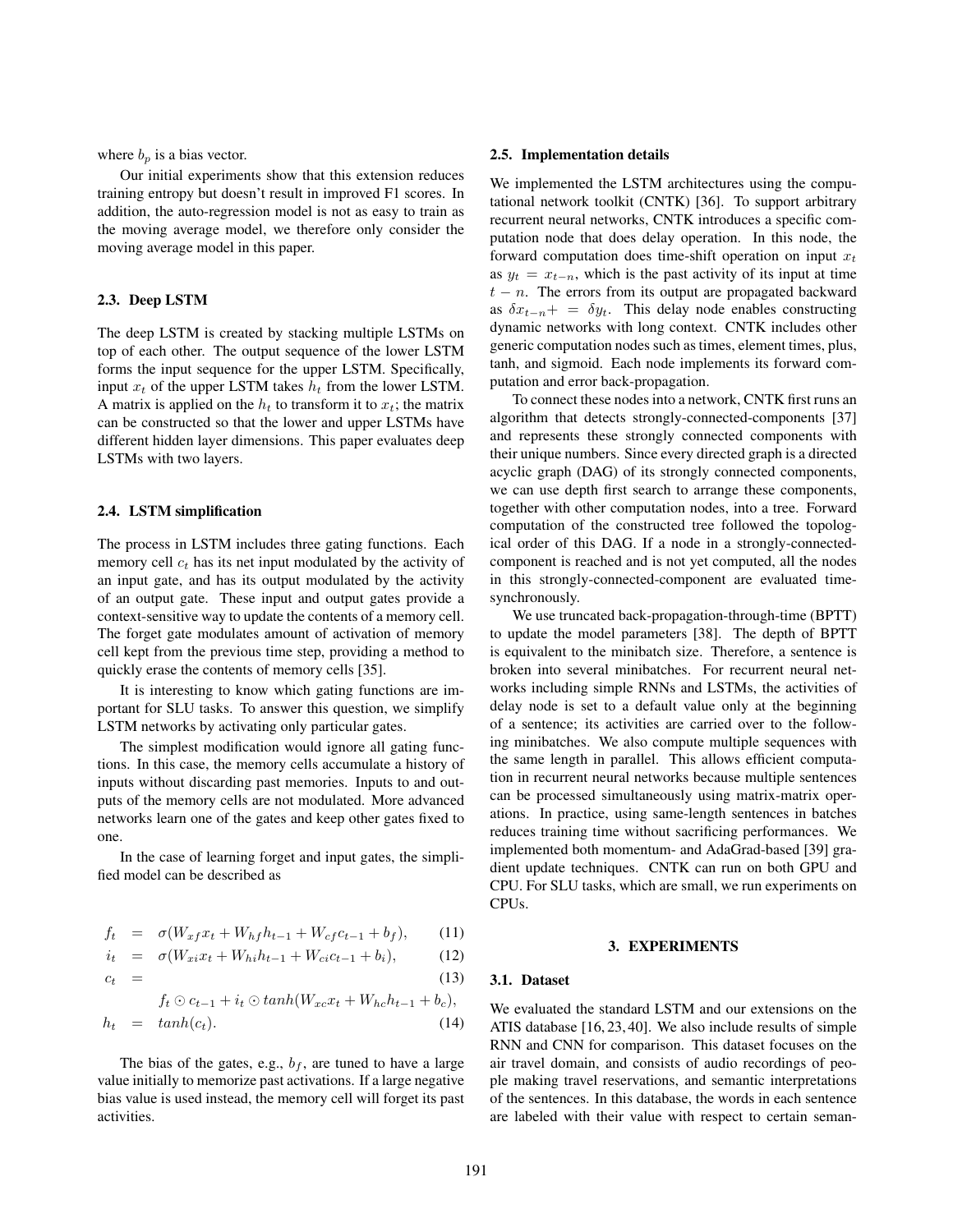**Table 1.** F1 scores (in  $\%$ ) on ATIS with different modeling techniques. LSTM-ma(3) denotes using moving average of order 3. Deep denotes deep LSTM.

|  |                               | $\sqrt{CRF + RNN}$ $\sqrt{CNN}$ $\sqrt{LSTM + LSTM - ma(3)}$ $\sqrt{Deep}$ |          |
|--|-------------------------------|----------------------------------------------------------------------------|----------|
|  | 92.94   94.11   94.35   94.85 | 94.92                                                                      | $+95.08$ |

tic frames. The training data consists of 4978 sentences and 56590 words, selected from the ATIS-2 and ATIS-3 corpora. Test data consists of 893 sentences and 9198 words, selected from the ATIS-3 Nov93 and Nov94 datasets. The number of distinct slot labels is 127, including the common null label; there are a total of 25509 non-null slot occurrences in the training and testing data respectively. Based on the number of words in the dataset and assuming independent errors, changes of approximately 0.6% in F1 measure are significant at the 95% level.

ATIS dataset also has the named-entity feature, which contains strong information of semantic tags. For example, a sentence of *from Boston at* would have named entity tag of *from B-city name at* and semantic tag of *O Bfromloc.city name O*. Clearly, named entity provides strong cue for semantic tags. We believe results with lexicon features only would make model comparison more meaningful. Therefore, in the following, we only report experiments with lexicon feature<sup>1</sup>.

# 3.2. Results with LSTM, output regression, and deep LSTM

The input  $x_t$  in the LSTM consists of the current input word and the next two words in a context window of size 3. Its hidden-layer dimension is 300 and minibatch size is 30. The LSTM extension described in Sec 2.2 in addition uses moving average regression on three predictions  $p_t$ ,  $p_{t-1}$  and  $p_{t-2}$ . The result is denoted as LSTM-ma(3) in Table 1. Regression matrices e.g.  $W_{pi}$ s are full.

We described in Sec. 2.3 the deep LSTM architecture. In this experiment, we use 200 hidden layer dimension for the lower LSTM and 300 hidden layer dimension for the upper LSTM. Learning rate was 0.1 per sample. Minibatch size was 10.

Table 1 also lists performances in F1 score achieved by RNN [5] and CNN [7]. Performance by CRF [25] is 92.94% on this task. Their results are optimal in the respective systems. RNN in [5] is able to improve F1 score from 92.94% by CRF to 94.11%. CNN [7] also significantly improves F1 score over CRF. LSTMs further improve F1 scores to



Fig. 2. F1 score versus training iterations by simplified LSTM with forget gate fixed to 1.0 in round-marked curve, input gate fixed to 1.0 in triangle-marked curve, and output gate fixed to 1.0 in real curve.

94.92% and 94.85% with and without using the moving average, respectively. Deep LSTM achieves the highest F1 score of 95.08%. These improvements are significant compared against simple RNNs and CNNs.

We observed that the moving average extension has small but consistent improvements over LSTMs. For example, if the hidden layer dimension is reduced to 100, LSTM achieves a 94.62% F1 score while LSTM-ma(3) obtains a 94.86% F1 score. The similar observations were made on internal production datasets.

### 3.3. Results with simplifications

As described in Sec. 2.4, LSTM models can be simplified by fixing one of the gates to 1.0, and learning the other two gates. We have shown in Eqs. (11-14) the case in which the output gate is set to 1.0 while the input and forget gates are learned. Figure 2 plots F1 scores with this simplified LSTM as a function of training iterations. The hidden layer dimension of this network is 100. The minibatch size is set to 8, and the learning rate is 0.01. The result is shown in real curve. For comparison, we also plot the simplified network with forget gate fixed to 1.0 while learning other two gates. This result is represented in round-marked curve. Results with the input gate fixed to 1.0 is plotted in triangle-marked curve.

All of the simplified networks are able to converge in ten iterations. It is clear that the F1 score of 93.02% without learning forget gate is lower than that obtained with the other two configurations. The best F1 score of 94.14% is achieved with both forget and input gates learned, represented in Eqs. (11-14). This result is close to that of using all gates in the standard LSTM, which achieves 94.25% with the same hidden layer dimension and minibatch size. Therefore, if two gates are to be included in the simplified LSTM, one of the

<sup>&</sup>lt;sup>1</sup>If using lexicon and named entity feature, LSTM obtained 96.60% F1 score and simple RNN obtained 96.57% F1 score [5]. As mentioned in the dataset description in Sec. 3.1, we believe comparing models trained only on lexicon feature would be more meaningful. Therefore, we didn't do further experiments using named entity features.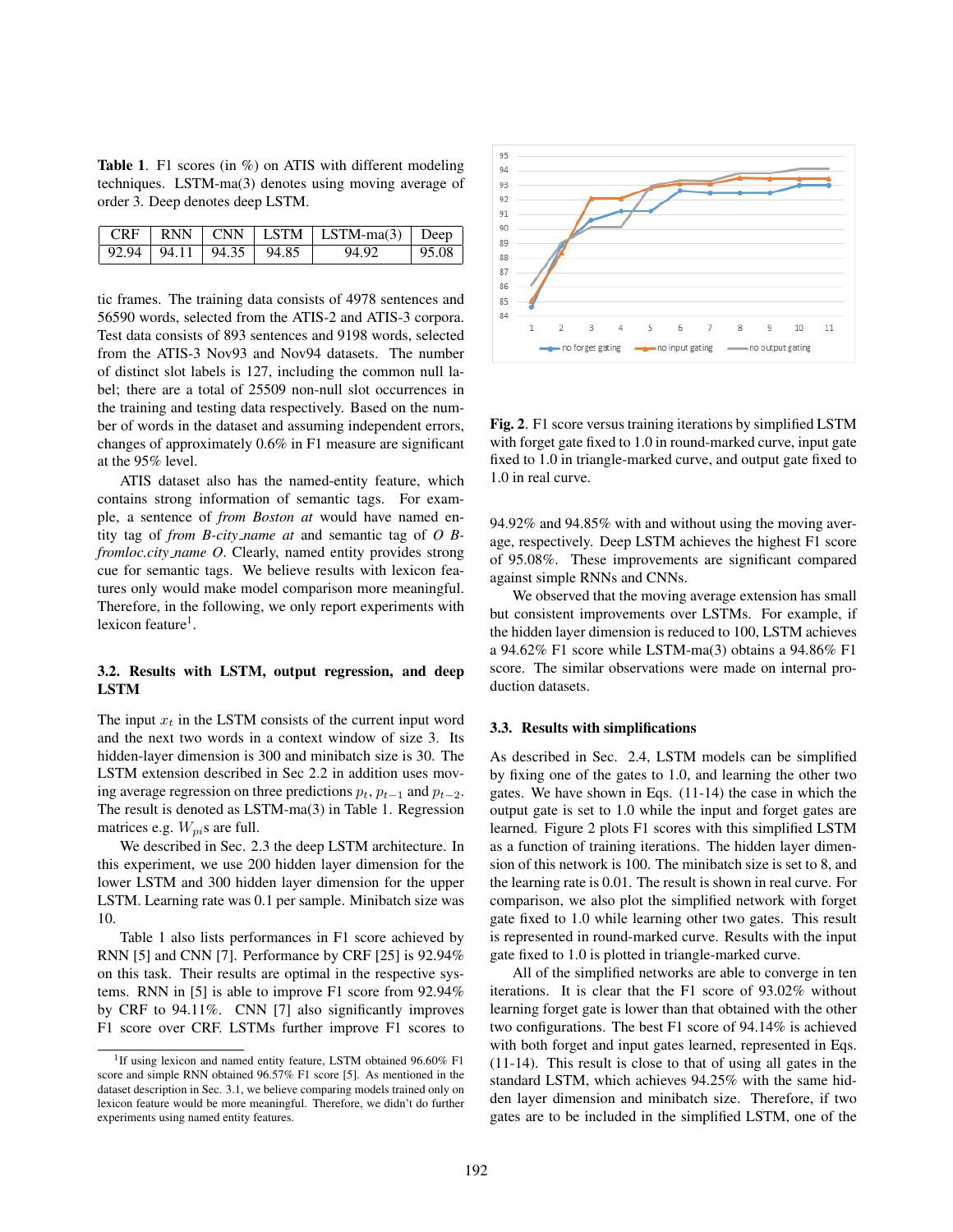gates should be the forget gate.

We further applied moving average regression extension in Sec. 2.2 on the outputs from the simplified LSTMs. With moving average order of 3, F1 score is improved to 94.28% from 94.14%. This score is on par with 94.25% by the standard LSTM.

The importance of gates is different when only one gate is to be learned, i.e., the other two gates are fixed to 1.0. Under this condition, the best F1 score is 90.16% with output gate learned. Learning other gates has lower F1 scores. For instance, learning only forget gate obtains a F1 score of 73.64%. We plan to conduct further analysis to understand dynamics and importance of gating in the LSTM networks.

# 4. CONCLUSIONS AND DISCUSSIONS

We have presented an application of LSTMs to spoken language understanding. The LSTMs achieved state-of-the-art results on the ATIS database. We further made extensions of LSTM by performing regressions on the output of LSTMs and building stacks of LSTMs. We observed that these extensions slightly yet consistently improve performances on this dataset. We investigated the importance of gates in LSTMs and observed that the forget gate is essential in the LSTM network if two or more gates are learned.

There are many possible extensions of the work. For instance, we may extend the LSTM gating to work directly on the weights instead of activation similar to [41]. We may also investigate using other architectures of neural networks [8, 42–44] and employ sequence discriminative training to the LSTM for SLU [29].

We plan to conduct error analysis on ATIS and other datasets to understand and validate this modeling technique and its extensions.

#### 5. REFERENCES

- [1] T. Mikolov, M. Karafiat, L. Burget, J. Cernocky, and S. Khudanpur, "Recurrent neural network based language model," in *INTERSPEECH*, 2010, pp. 1045–1048.
- [2] T. Mikolov, S. Kombrink, L. Burget, J. Cernocky, and S. Khudanpur, "Extensions of recurrent neural network based language model," in *ICASSP*, 2011, pp. 5528–5531.
- [3] T. Mikolov, A. Deoras, D. Povey, L. Burget, and J. Cernocky, "Strategies for training large scale neural network language models," in *ASRU*, 2011.
- [4] E. Arisoy, T. N. Sainath, B. Kingsbury, and B. Ramabhadran, "Deep neural network language models," in *Proceedings of the NAACL-HLT 2012 Workshop: Will We Ever Really Replace the N-gram Model? On the Future of Language Modeling for HLT*, 2012, pp. 20–28.
- [5] K. Yao, G. Zweig, M. Hwang, Y. Shi, and Dong Yu, "Recurrent neural networks for language understanding," in *INTER-SPEECH*, 2013.
- [6] G. Mesnil, X. He, L. Deng, and Y. Bengio, "Investigation of recurrent-neural-network architectures and learning methods for language understanding," in *INTERSPEECH*, 2013.
- [7] P. Xu and R. Sarikaya, "Convolutional neural network based triangular CRF for joint detection and slot filling," in *ASRU*, 2013.
- [8] J. Devlin, R. Zbib, Z. Huang, T. Lamar, R. Schwartz, and J. Makhoul, "Fast and robust neural network joint models for statistical machine translation," in *ACL*, 2014.
- [9] J. Elman, "Finding structure in time," *Cognitive science*, vol. 14, no. 2, pp. 179–211, 1990.
- [10] M. Jordan, "Serial order: a parallel distributed processing approach," *Advances in Psychology*, vol. 121, pp. 471–495, 1997.
- [11] Y. Bengio, R. Ducharme, Vincent, P., and C. Jauvin, "A neural probabilistic language model," *Journal of Machine Learning Reseach*, vol. 3, no. 6, 2003.
- [12] H. Schwenk, "Continuous space language models," *Computer Speech and Language*, vol. 21, no. 3, pp. 492 – 518, 2007.
- [13] H.-S. Le, I. Oparin, A. Allauzen, J.-L. Gauvain, and F. Yvon, "Structured output layer neural network language model," in *ICASSP*, 2011, pp. 5524–5527.
- [14] F. Morin and Y. Bengio, "Hierarchical probabilistic neural network language model," in *Proceedings of the international workshop on artificial intelligence and statistics*, 2005, pp. 246–252.
- [15] T. Mikolov, W.T. Yih, and G. Zweig, "Linguistic regularities in continuous space word representations," in *NAACL-HLT*, 2013.
- [16] C. Hemphill, J. Godfrey, and G. Doddington, "The ATIS spoken language systems pilot corpus," in *Proceedings of the DARPA speech and natural language workshop*, 1990, pp. 96– 101.
- [17] P. Price, "Evaluation of spoken language systems: The ATIS domain," in *Proceedings of the Third DARPA Speech and Natural Language Workshop*. Morgan Kaufmann, 1990, pp. 91–95.
- [18] W. Ward et al., "The CMU air travel information service: Understanding spontaneous speech," in *Proceedings of the DARPA Speech and Natural Language Workshop*, 1990, pp. 127–129.
- [19] Y. He and S. Young, "A data-driven spoken language understanding system," in *ASRU*, 2003, pp. 583–588.
- [20] C. Raymond and G. Riccardi, "Generative and discriminative algorithms for spoken language understanding," *INTER-SPEECH*, pp. 1605–1608, 2007.
- [21] R. De Mori, "Spoken language understanding: A survey," in *ASRU*, 2007, pp. 365–376.
- [22] F. Béchet, "Processing spontaneous speech in deployed spoken language understanding systems: a survey," *SLT*, vol. 1, 2008.
- [23] Y.-Y. Wang, A. Acero, M. Mahajan, and J. Lee, "Combining statistical and knowledge-based spoken language understanding in conditional models," in *COLING/ACL*, 2006, pp. 882– 889.